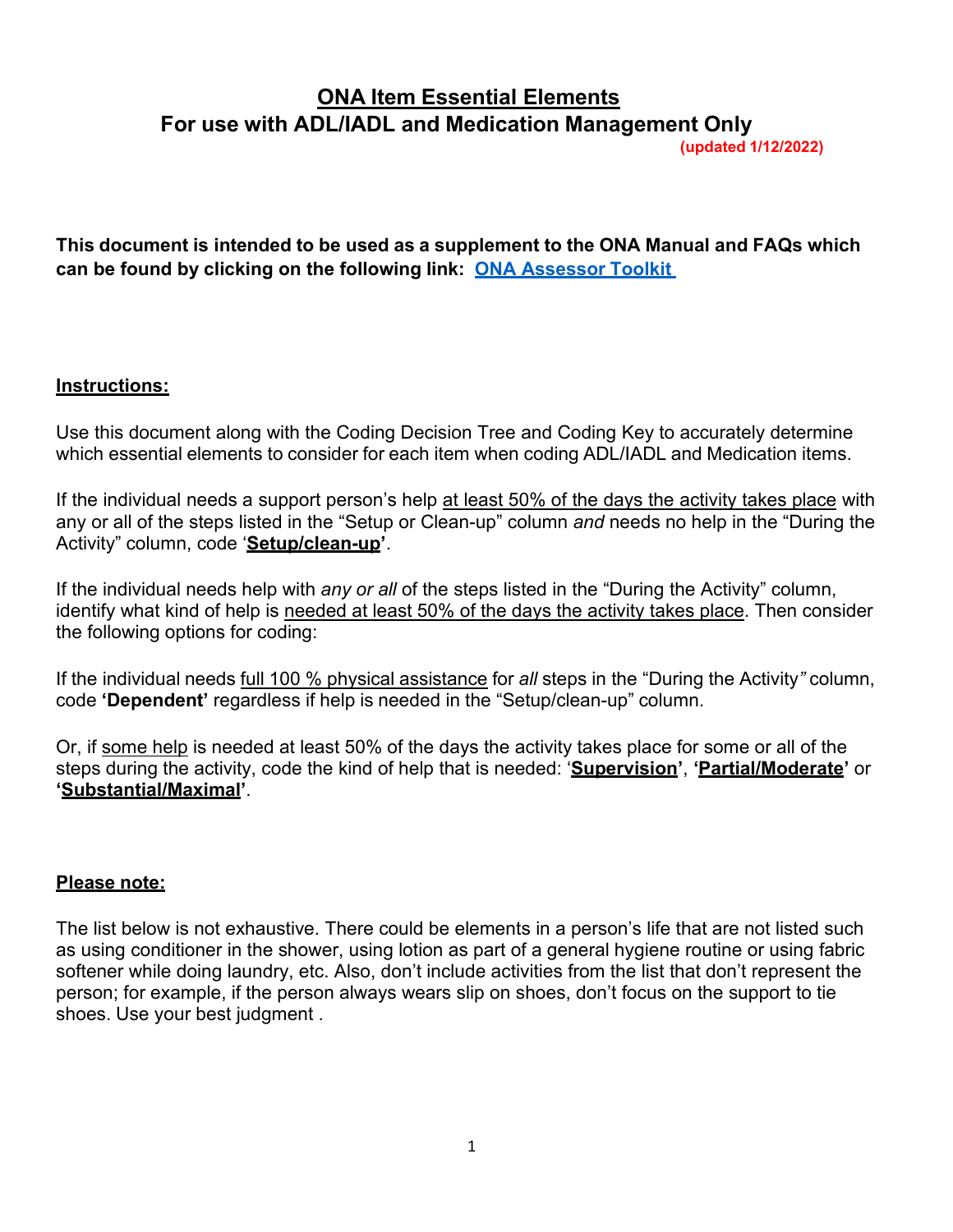#### **ONA Item Essential Elements For use with ADL/IADL and Medication Management Only (updated 1/12/2022)**

| <b>Item</b><br>(See ONA manual<br>for item intent) | <b>Setup or Clean-up</b><br>(Includes<br>reminders/cues before<br>and/or after<br>the activity)                        | <b>During the Activity</b><br>(Includes reminders/cues<br>and encouragement during<br>the activity)<br>* All steps in this column can<br>be considered physical steps.                                                 | Do NOT Include<br>(Do not consider items<br>listed in this column<br>when coding support<br>needs)                                                                                                                                                         |
|----------------------------------------------------|------------------------------------------------------------------------------------------------------------------------|------------------------------------------------------------------------------------------------------------------------------------------------------------------------------------------------------------------------|------------------------------------------------------------------------------------------------------------------------------------------------------------------------------------------------------------------------------------------------------------|
| <b>3a: Upper Body Dressing</b>                     | • Get clothes out of<br>drawers and/or closets<br>• Choose appropriate<br>clothing (clean vs. dirty,<br>weather, etc.) | • Lift arms<br>• Put clothing on<br>• Button, snap and zip<br>• Put on back brace while<br>dressing<br>• Adjust clothing correctly                                                                                     | • Items that are not put<br>on and taken off while<br>dressing (e.g., a back<br>brace worn only while<br>lifting heavy objects)<br>• Individual talking<br>support person through<br>the steps of dressing                                                 |
| <b>3b: Lower Body Dressing</b>                     | • Get clothes out of<br>drawers and/or closets<br>• Choose appropriate<br>clothing (clean vs. dirty,<br>weather, etc.) | • Raise legs<br>• Pull up clothing<br>• Button, snap and zip<br>• Put on leg braces while<br>dressing<br>• Adjust clothing correctly                                                                                   | • Items that are not<br>put on and taken off<br>while dressing (e.g.,<br>leg braces only worn<br>during OT/PT)<br>• Individual talking<br>support person through<br>the steps of dressing                                                                  |
| 3c: Putting on/taking off<br>footwear              | • Get footwear out of closets<br>or off the floor<br>• Choose appropriate<br>footwear (for weather,<br>etc.)           | • Bend down to put footwear<br>on<br>• Put feet in footwear/socks<br>• Put shoes on the right feet<br>• Tie, buckle or fasten<br>footwear<br>• Put on orthotics, support<br>hose, compression socks,<br>TED hose, AFOs | • Items that are not put<br>on/taken off while<br>putting on/taking off<br>footwear (e.g.,<br>compression socks for<br>brief periods during<br>the day)<br>• Individual talking<br>support person<br>through steps of<br>putting on/taking off<br>footwear |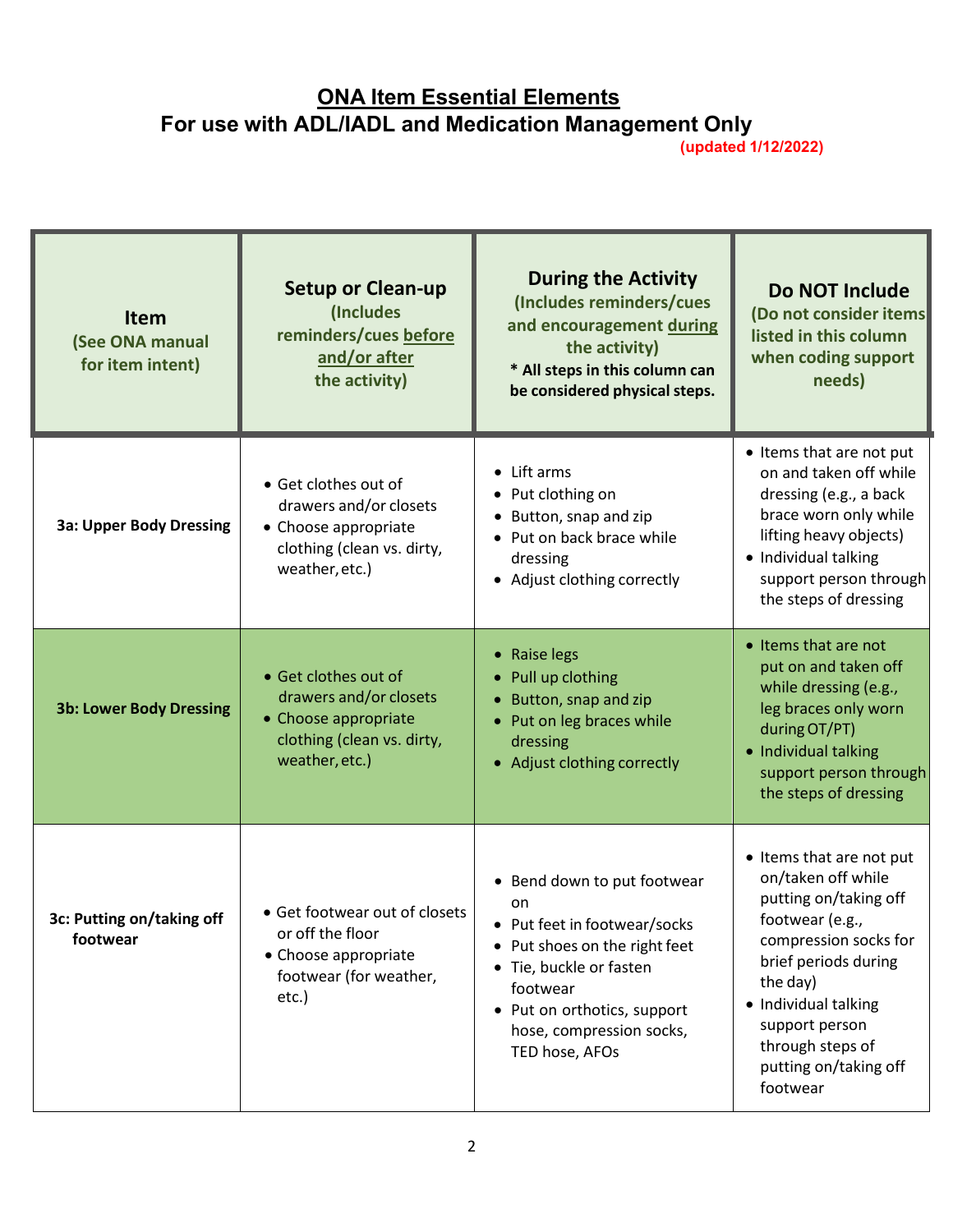#### **ONA Item Essential Elements For use with ADL/IADL and Medication Management Only (updated 1/12/2022)**

| <b>Item</b><br>(See ONA manual<br>for item intent)                                                               | <b>Setup or Clean-up</b><br>(Includes<br>reminders/cues before<br>and/or after<br>the activity) | <b>During the Activity</b><br>(Includes reminders/cues<br>and encouragement during<br>the activity)<br>* All steps in this column can<br>be considered physical steps.               | Do NOT Include<br>(Do not consider items<br>listed in this column<br>when coding support<br>needs)                                                                                                     |
|------------------------------------------------------------------------------------------------------------------|-------------------------------------------------------------------------------------------------|--------------------------------------------------------------------------------------------------------------------------------------------------------------------------------------|--------------------------------------------------------------------------------------------------------------------------------------------------------------------------------------------------------|
| 4a: Sit to stand                                                                                                 | • Get assistive devices in<br>place such as a walker or<br>cane<br>• Put assistive devices away | • Use legs to bear weight<br>• Use arms to bear weight<br>• Rise up to a standing position                                                                                           | • Ambulating<br>• Individual talking<br>support person<br>through the steps of<br>the transfer                                                                                                         |
| 4b: Chair/bed to<br>chair<br>transfer                                                                            | • Get assistive devices in<br>place such as a walker or<br>cane<br>• Put assistive devices away | • Use legs to bear weight<br>• Use arms to bear weight<br>• Sit down in a chair or bed                                                                                               | • Ambulating<br>• Individual talking<br>support person<br>through the steps of<br>the transfer                                                                                                         |
| <b>4c: Roll left and right</b>                                                                                   | • Get sidelyer or<br>another assistive<br>device in place<br>• Put assistive devices away       | • While lying down, rollfrom<br>one side to another<br>• Use side rails or devices to<br>roll<br>• Use arms to pull oneself to<br>one side and/or the other                          | • Positioning to prevent<br>skin breakdown (if<br>otherwise<br>independent with<br>rolling left and right)<br>• Individual talking<br>support person<br>through the steps of<br>rolling left and right |
| <b>5b: Walks</b> 150 feet<br>(Consider all methods of<br>mobility such as: walking,<br>crawling, scooting, etc.) | • Get assistive devices in<br>place such as a walker or<br>cane<br>• Put assistive devices away | • Bear weight to walk (could<br>include carrying someone)<br>• Crawl or scoot<br>• Use of adaptive devices in<br>place such as walkers and<br>rails if currently used to<br>ambulate | $\bullet$ Use of a<br>wheelchair or<br>scooter<br>• Individual talking<br>support person<br>through the steps of<br>walking                                                                            |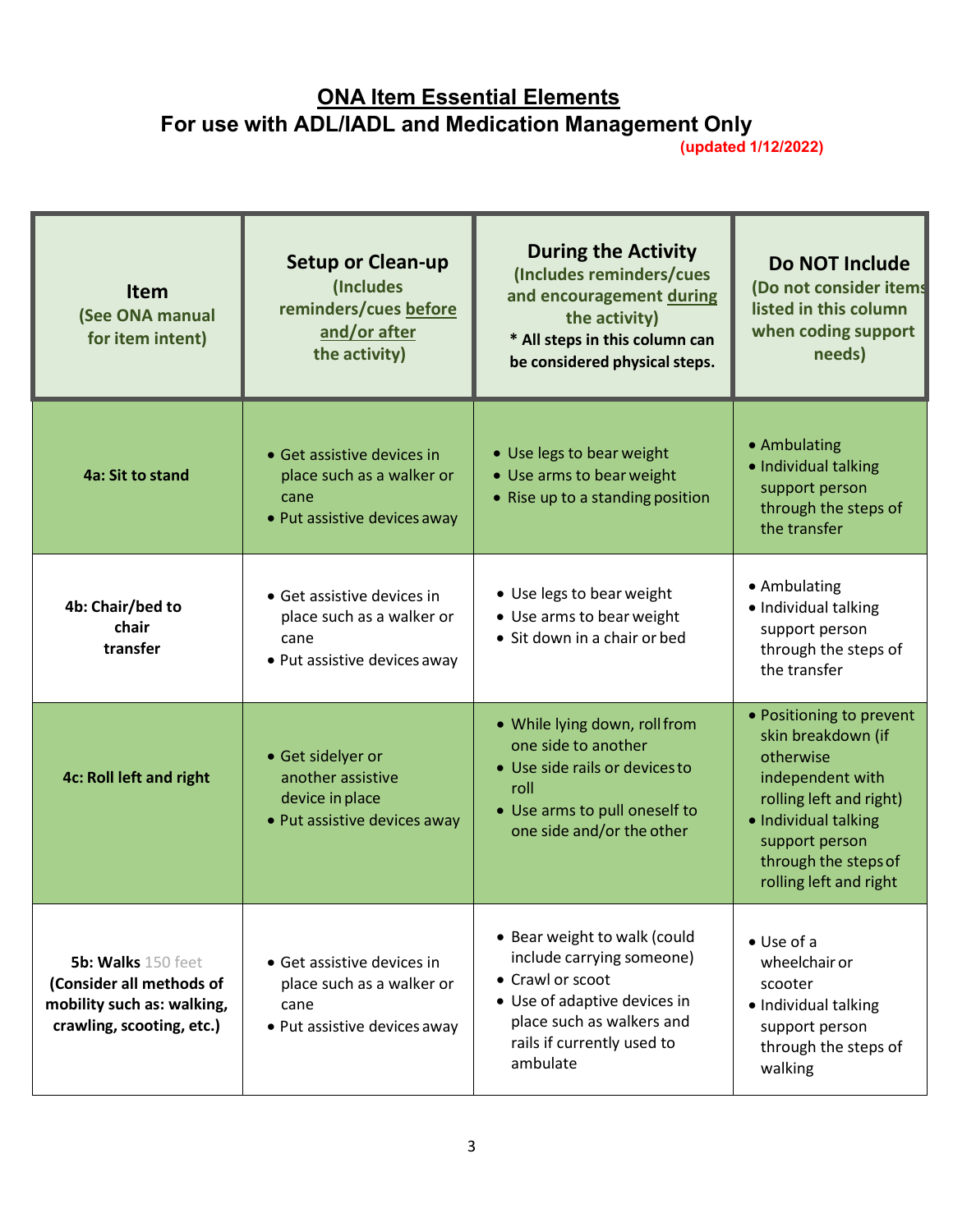| Item<br>(See ONA manual for<br>item intent) | <b>Setup or Clean-up</b><br><i>(Includes)</i><br>reminders/cues before<br>and/or after<br>the activity) | <b>During the Activity</b><br>(Includes reminders/cues<br>and encouragement during<br>the activity)<br>* All steps in this column can be<br>considered physical steps.                                | Do NOT Include<br>(Do not consider items<br>listed in this column<br>when coding support<br>needs)                                                                       |
|---------------------------------------------|---------------------------------------------------------------------------------------------------------|-------------------------------------------------------------------------------------------------------------------------------------------------------------------------------------------------------|--------------------------------------------------------------------------------------------------------------------------------------------------------------------------|
| 5c: Step onto/off a curb                    | • Get assistive devices in<br>place such as a walker or<br>cane<br>• Put assistive devices away         | • Bear weight to go up and<br>down a curb or step (could<br>include carrying someone)<br>• Take a step<br>• Use of adaptive devices such as<br>canes, walkers, etc., if currently<br>used to ambulate | $\bullet$ Stairs<br>· Individual talking<br>support person through<br>the steps of stepping<br>onto/off of curbs                                                         |
| 5d: 12 steps                                | • Get assistive devices in<br>place such as a specialized<br>rail<br>• Put assistive devices away       | • Bear weight to go up and<br>down stairs (could include<br>carrying someone)<br>• Take steps<br>• Bear weight with arms to use<br>rails to go up and downstairs                                      | $\bullet$ Curbs<br>• Individual talking<br>support person through<br>the steps of going<br>up/down steps                                                                 |
| 5f: Wheels 150 feet                         | • Get wheelchair into<br>position for use<br>• Plug or unplug<br>wheelchair from<br>charger             | • Use arms to propel manual<br>wheelchair/stroller<br>• Use controller to propel<br>electric wheelchair<br>• Maneuver wheelchair/<br>scooter/stroller around<br>corners/obstacles                     | • A stroller or<br>wheelchair used<br>for the support<br>person's<br>convenience<br>• Walking<br>• Individual talking<br>support person through<br>the steps of wheeling |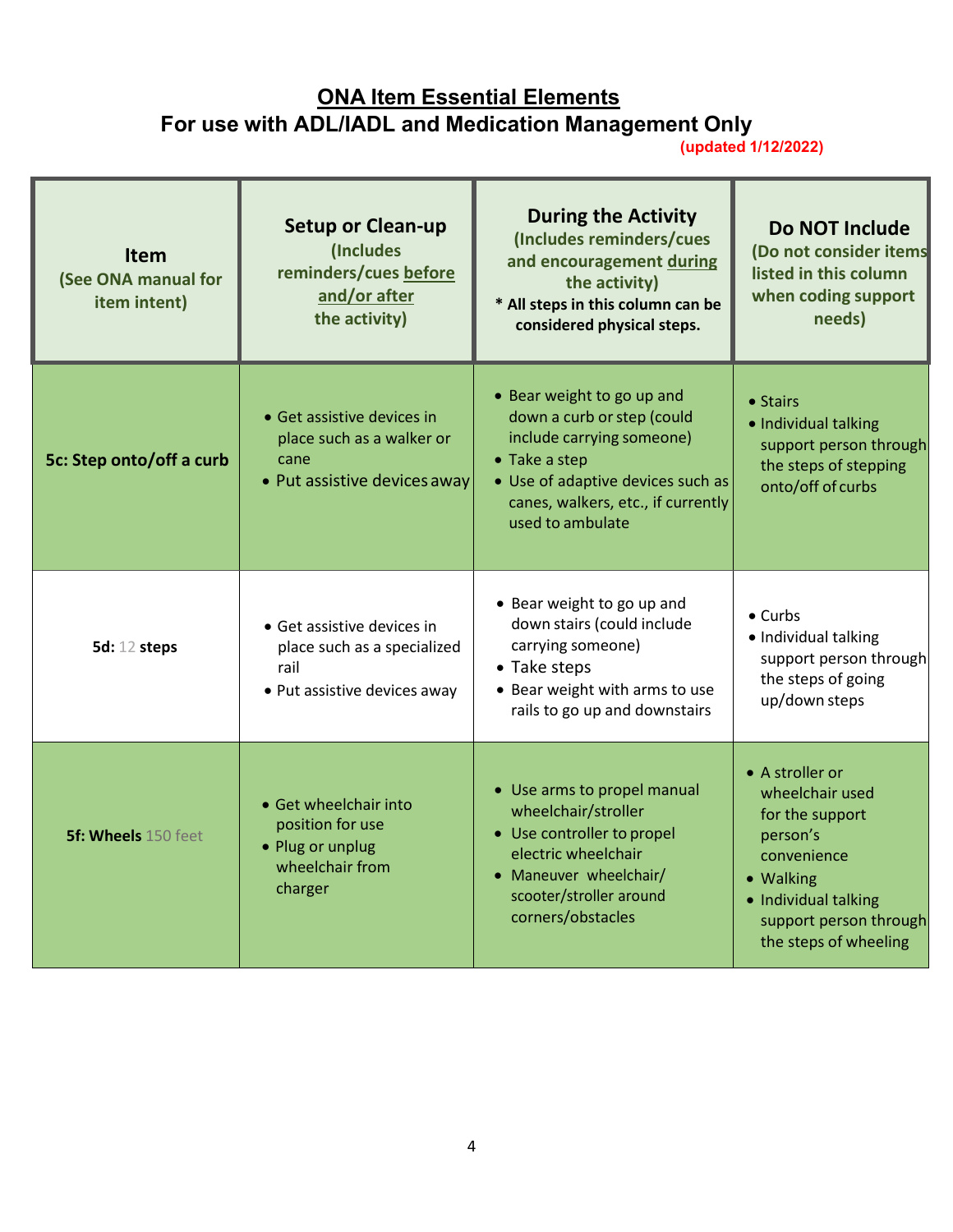| <b>Item</b><br>(See ONA manual for<br>item intent) | <b>Setup or Clean-up</b><br>(Includes<br>reminders/cues before<br>and/or after the<br>activity)                                | <b>During the Activity</b><br>(Includes reminders/cues<br>and encouragement during<br>the activity)<br>* All steps in this column can<br>be considered physical steps.                                                                                                                                 | Do NOT Include<br>(Do not consider items<br>listed in this column<br>when coding support<br>needs)                                                                                             |
|----------------------------------------------------|--------------------------------------------------------------------------------------------------------------------------------|--------------------------------------------------------------------------------------------------------------------------------------------------------------------------------------------------------------------------------------------------------------------------------------------------------|------------------------------------------------------------------------------------------------------------------------------------------------------------------------------------------------|
| 6b: Eating                                         | • Arrange plate, drink<br>and/or utensils in a<br>specific way on the table<br>before eating due to<br>vision or agility needs | • Cut-up food while eating<br>• Bring food and drink to the<br>mouth<br>• Eat in a safe manner (choke<br>risk may be present if food is<br>eaten too rapidly)                                                                                                                                          | • Modifying food<br>consistency<br>• Cutting up food during<br>meal prep<br>• Individual talking<br>support person through<br>the steps of eating                                              |
| 6c: Tube feeding                                   | • Set out supplies for feeding<br>• Put supplies away                                                                          | • Pour nutrition into bag or<br>syringe<br>• Watch for residuals and<br>physically make adjustments<br>• Flush tubing<br>• Adjust or change g-tube<br>settings/process asneeded<br>• Vent air from tube                                                                                                | • Stoma care<br>• Individual talking<br>support person through<br>the steps of tube<br>feeding                                                                                                 |
| 7a: Toilet hygiene                                 | • Identify the need<br>to eliminate<br>• Get supplies out for use<br>• Put supplies away                                       | • Adjust clothing before<br>use<br>• Adjust clothing after use<br>• Use toilet effectively and<br>wipe after use<br>• Flush the toilet<br>• Empty bedpan or commode<br>• Change and clean up soiled<br>area of body and briefs after<br>incontinence<br>• Use/care of catheter,<br>colostomy, urostomy | • Transferring on and off<br>the toilet<br>• Washing hands<br>• Cleaning up soiled<br>bedding and/or<br>bathroom<br>• Individual talking<br>support person through<br>the steps of elimination |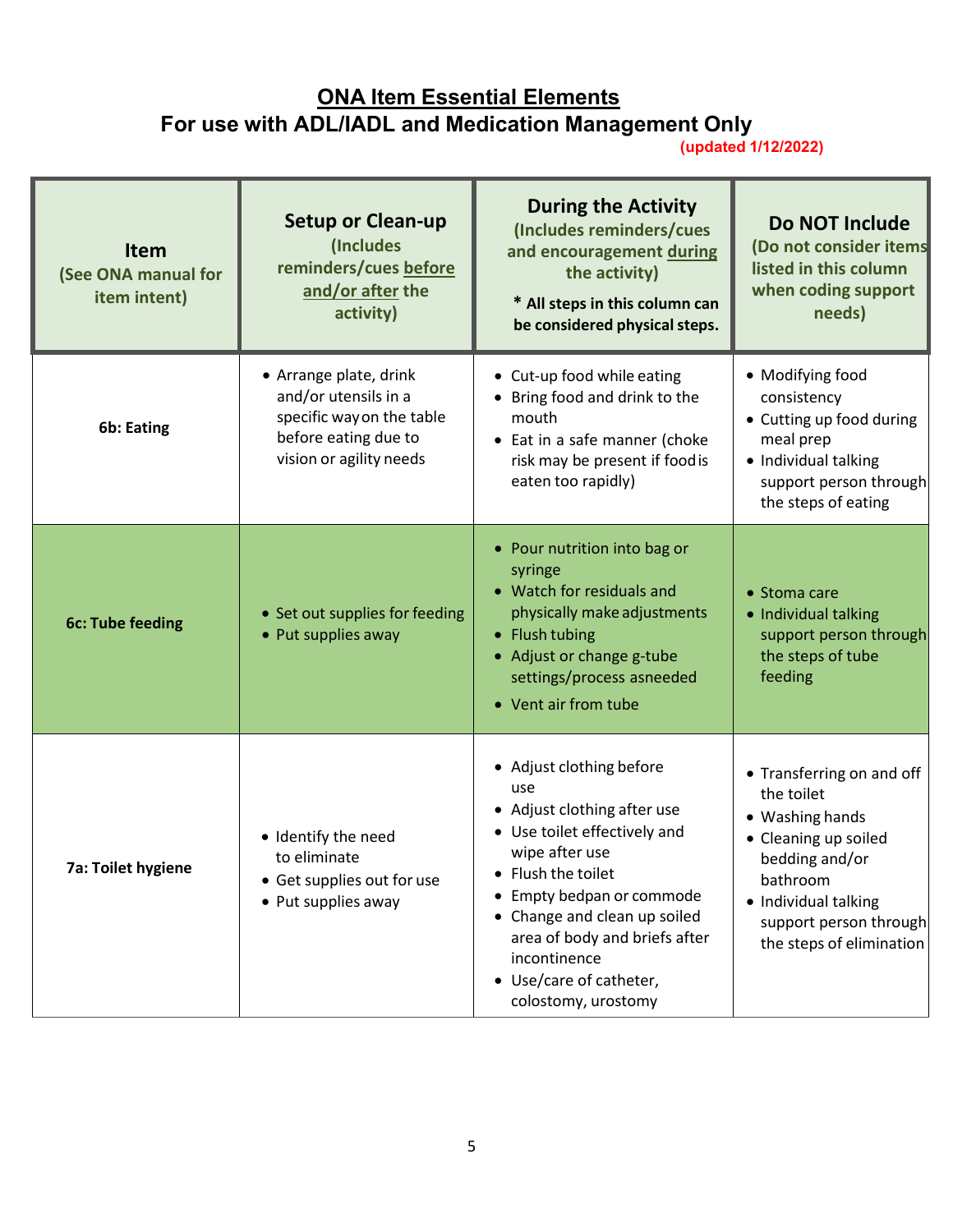| <b>Item</b><br>(See ONA manual for<br>item intent) | <b>Setup or Clean-up</b><br>(Includes<br>reminders/cues before<br>and/or after the<br>activity)           | <b>During the Activity</b><br>(Includes reminders/cues<br>and encouragement during<br>the activity)<br>* All steps in this column can<br>be considered physical steps.             | <b>Do NOT Include</b><br>(Do not consider items<br>listed in this column<br>when coding support<br>needs)                                              |
|----------------------------------------------------|-----------------------------------------------------------------------------------------------------------|------------------------------------------------------------------------------------------------------------------------------------------------------------------------------------|--------------------------------------------------------------------------------------------------------------------------------------------------------|
| <b>7b: Toilet transfer</b>                         | • Set up rails or handles<br>to assist with transfer<br>• Put supplies away                               | • Bear weight to get on and off of<br>a toilet<br>• Sit down on toilet<br>• Consider use of adaptive<br>devices to transfer if<br>already in place                                 | • Steps of using the toilet<br>• Individual talking<br>support person through<br>the steps of<br>transferring on/off<br>toilet                         |
| 8a: Shower/bathe self                              | • Set out and open supplies<br>• Put supplies away                                                        | • Adjust water temperature<br>· Judge water temperature<br>• Get in/out of shower<br>• Use soap to clean body<br>• Use shampoo to clean hair<br>• Rinse off body<br>• Dry off body | • General hygiene<br>activities<br>• Individual talking<br>support person through<br>the steps of<br>showering/bathing                                 |
| 9a: Oral Hygiene                                   | • Set out toothpaste<br>and toothbrush<br>• Open toothpaste<br>• Put toothbrush<br>and toothpaste<br>away | • Apply toothpaste to<br>toothbrush<br>• Brush teeth and rinse<br>· Floss<br>• Clean and soak dentures<br>• Oral care for gums                                                     | • General hygiene<br>activities<br>• Treatments<br>provided by dentist<br>Individual talking<br>support person through<br>the steps of oral<br>hygiene |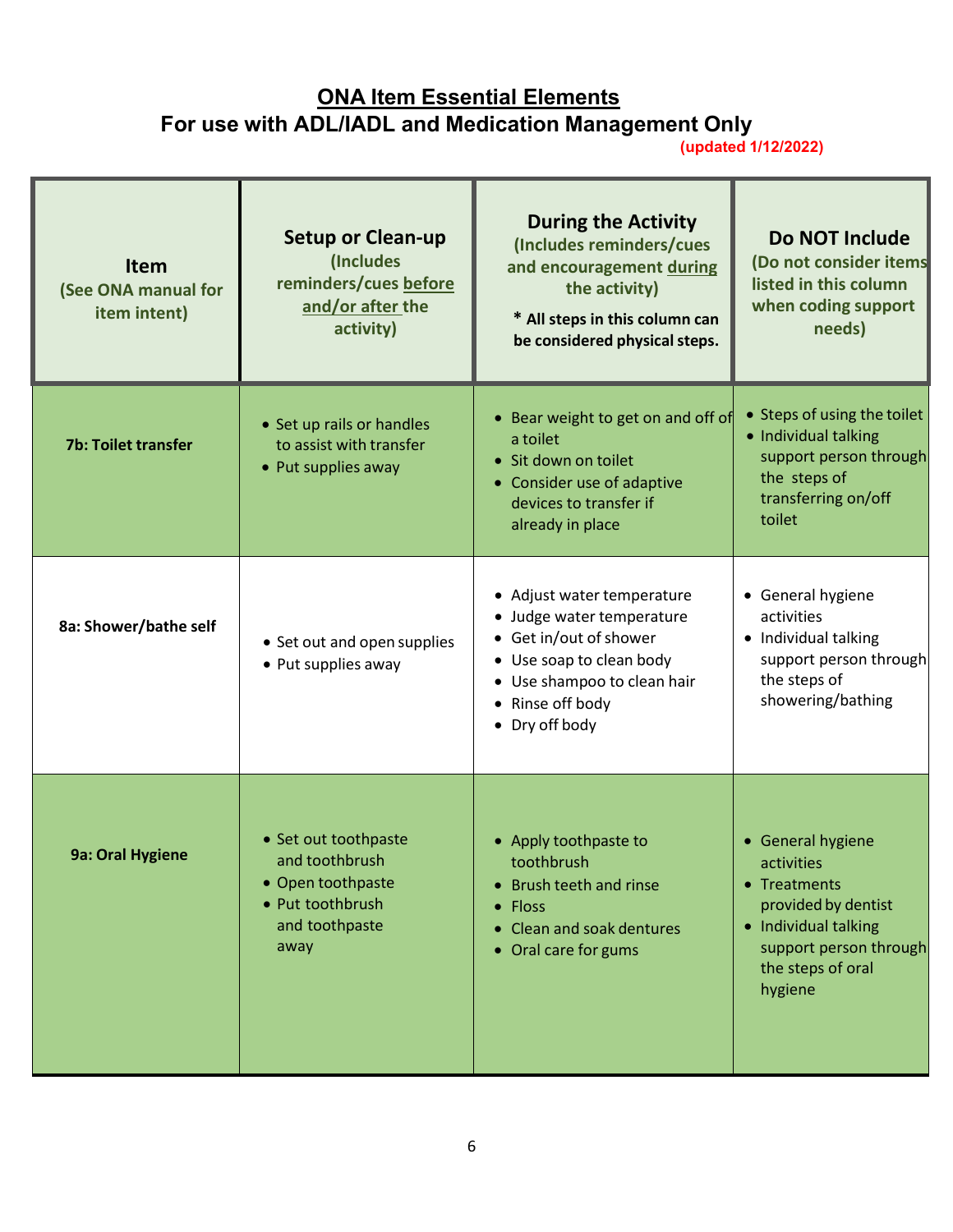| <b>Item</b><br>(See ONA manual<br>for item intent) | <b>Setup or Clean-up</b><br>(Includes<br>reminders/cues before<br>and/or after the<br>activity) | <b>During the Activity</b><br>(Includes reminders/cues and<br>encouragement during the<br>activity)<br>* All steps in this column can be<br>considered physical steps.                                                                                         | <b>Do NOT Include</b><br>(Do not consider items<br>listed in this column<br>when coding support<br>needs)                                                                                  |
|----------------------------------------------------|-------------------------------------------------------------------------------------------------|----------------------------------------------------------------------------------------------------------------------------------------------------------------------------------------------------------------------------------------------------------------|--------------------------------------------------------------------------------------------------------------------------------------------------------------------------------------------|
| 10a: General Hygiene                               | • Set out and open supplies<br>for use<br>• Put supplies away                                   | $\bullet$ Brush hair<br>• Apply deodorant<br>• Wash face and/or hands as<br>needed during the day<br>• Clean ears and nose<br>• Wash hands after using the<br>toilet<br>• Nail care<br>• Shaving<br>• Menses care<br>• Other hygiene specific to<br>individual | • Services provided by<br>professionals outside<br>ofthe home<br>(hairdresser, barber,<br>nail salon)<br>• Individual talking<br>support person<br>through the steps of<br>general hygiene |
| 12a: Housework                                     | • Set out and open supplies<br>for cleaning<br>• Put cleaning supplies away                     | • Usual tasks to clean all rooms of<br>the home such as: vacuum,<br>dust, put items away, sweep,<br>mop, make beds, clean dishes,<br>counters and toilets<br>• Use chemicals and<br>appliances to clean<br>• Clean up items used<br>for ADL/IADL activities    | • Paid housekeeping<br>services<br>(housecleaner)<br>• Occasional deep<br>cleaning<br>• Individual talking<br>support person through<br>the steps of housework                             |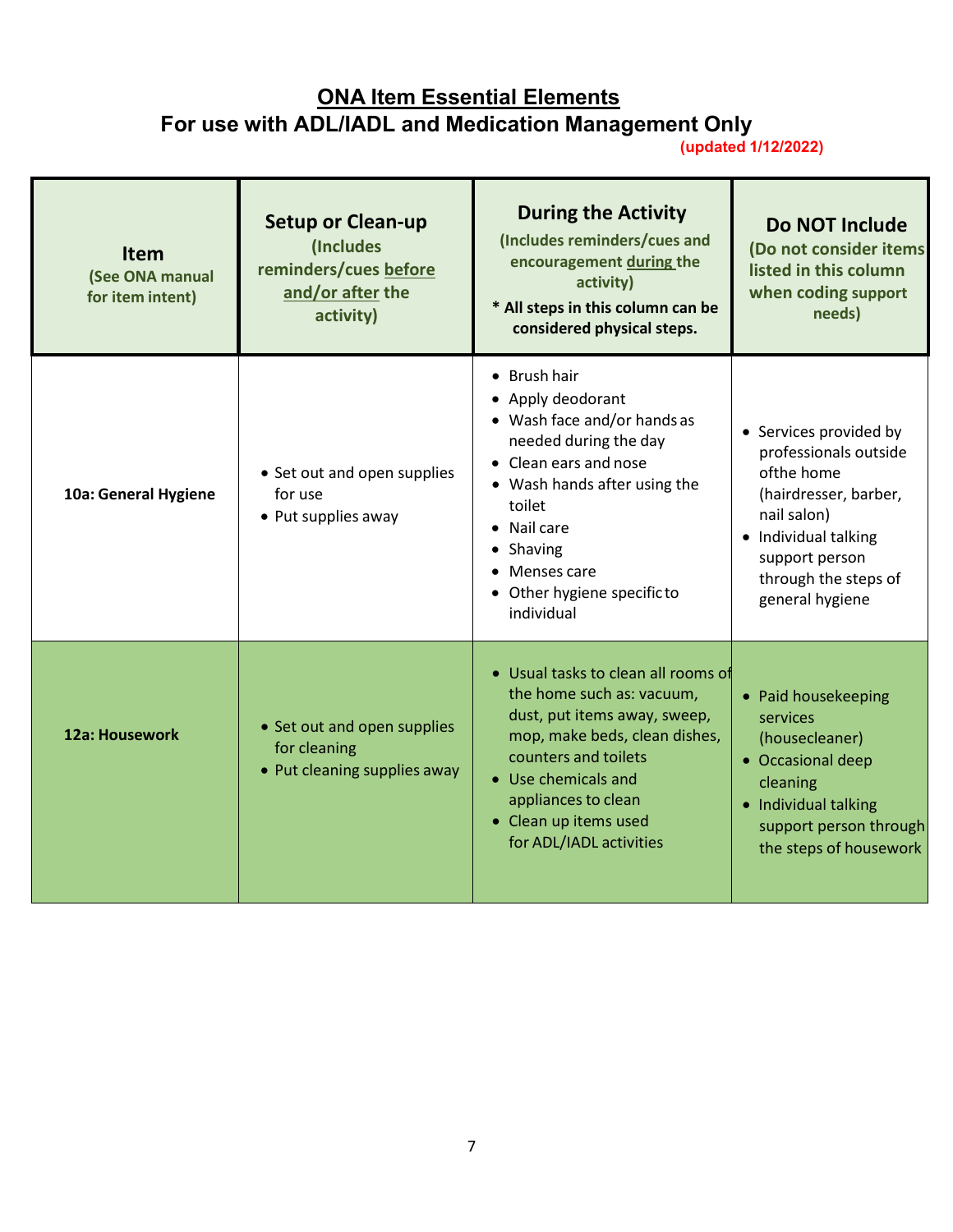| <b>Item</b><br>(See ONA manual<br>for item intent)                                                                                | <b>Setup or Clean-up</b><br>(Includes<br>reminders/cues<br>before and/or after<br>the activity) | <b>During the Activity (Includes</b><br>reminders/cues and<br>encouragement during the<br>activity)<br>* All steps in this column can<br>be considered physical steps.                                                                                                                                                        | Do NOT Include<br>(Do not consider items<br>listed in this column when<br>coding support needs)                                                                                                                                                                                      |
|-----------------------------------------------------------------------------------------------------------------------------------|-------------------------------------------------------------------------------------------------|-------------------------------------------------------------------------------------------------------------------------------------------------------------------------------------------------------------------------------------------------------------------------------------------------------------------------------|--------------------------------------------------------------------------------------------------------------------------------------------------------------------------------------------------------------------------------------------------------------------------------------|
| 13a: Make a light meal<br>(Consider all the<br>food/drink the<br>individual usually<br>consumes and the<br>support to prepare it) | • Set out and open<br>supplies for making<br>meals<br>• Take items out of<br>cupboards/fridge   | • Use knives<br>• Use utensils<br>· Use stove,<br>microwave and other<br>appliances<br>• Use list of ingredients and<br>cooking instructions<br>• Complete steps of<br>making meals<br>• Complete steps of preparing<br>formula/ingredients for tube<br>feeding<br>• Cut up food before being<br>served                       | • Making complex<br>meals, such as a<br>Thanksgiving dinner,<br>or other meal<br>preparation that is not<br>usual for the<br>individual<br>• Making nutritional choices<br>• Decision of what to make<br>• Individual talking support<br>person through the steps<br>of making meals |
| 14a: Laundry                                                                                                                      | • Set out and open<br>supplies for laundry<br>• Put supplies away                               | • Put dirty laundry in basket<br>• Physically sort laundry<br>• Take laundry to washer<br>• Put laundry in washer<br>• Put soap in washer<br>• Push buttons/turn dials on<br>washer/dryer to start<br>• Put laundry in dryer<br>• Take laundry out of dryer<br>• Fold laundry<br>• Take laundry to room<br>• Put laundry away | • Dry cleaning services<br>• Clothing repair<br>• Ironing<br>• Sewing tasks<br>• Individual talking suppor<br>person through the step.<br>of laundry                                                                                                                                 |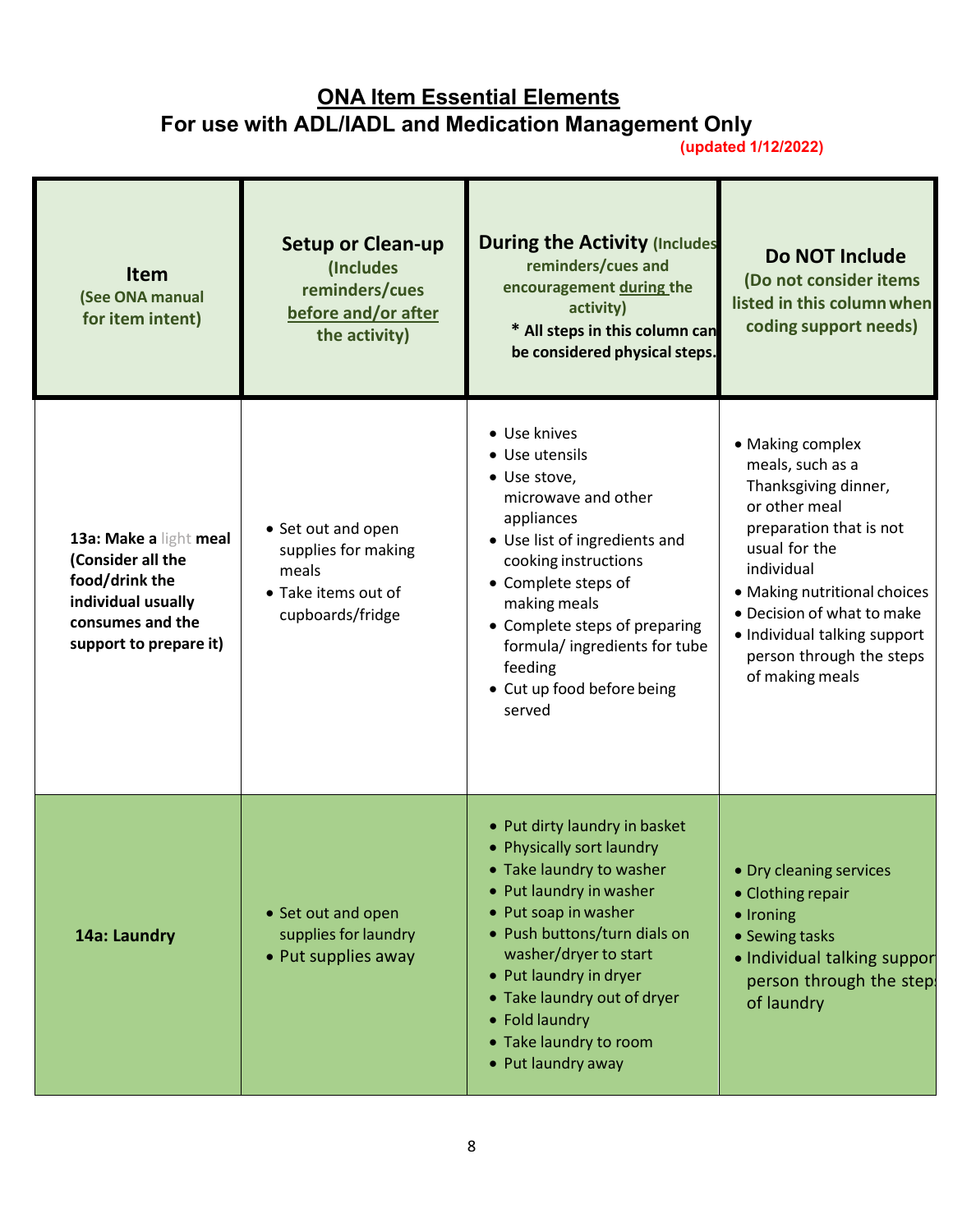## **ONA Item Essential Elements**

#### **For use with ADL/IADL and Medication Management Only**

| <b>Item</b><br>(See ONA manual<br>for item intent)                                                                                                 | <b>Setup or Clean-up</b><br>(Includes reminders/cues<br>before and/or after<br>the activity)             | <b>During the Activity</b><br>(Includes reminders/cues and<br>encouragement during the<br>activity)<br>* All steps in this column can be<br>considered physical steps.                                                                                                                                                                      | Do NOT Include<br>(Do not consider items<br>listed in this column<br>when coding support<br>needs)                                                                                                               |
|----------------------------------------------------------------------------------------------------------------------------------------------------|----------------------------------------------------------------------------------------------------------|---------------------------------------------------------------------------------------------------------------------------------------------------------------------------------------------------------------------------------------------------------------------------------------------------------------------------------------------|------------------------------------------------------------------------------------------------------------------------------------------------------------------------------------------------------------------|
| 15a: Use public<br>transportation (Consider<br>any motorized<br>transportation)                                                                    | • Provide bus schedule to<br>individual<br>• Reminders to set up a ride                                  | • Plan and arrange the ride<br>• Plan/figure out routes<br>• Open/close vehicle doors<br>• Get in/out of vehicle<br>• Fasten seat belt<br>• Drive<br>• Navigate                                                                                                                                                                             | • Walking<br>• Riding a bike<br>• Electric bikes<br>· Kick scooters (scooter<br>that one stands on on)<br>· School bus used for<br>transporting to/from<br>school<br>• Budgeting for and<br>obtaining a bus pass |
| 15b: Car transfer<br><i>*Consider supervision</i><br>required for behavior in<br>this item if it impacts<br>ability to get in/out of<br>car safely | • Get assistive devices in<br>place such as a walker or<br>cane<br>• Put assistive devices away          | • Bear weight with legs<br>• Bear weight with arms<br>• Transfer in/out of vehicles<br>safely and as expected                                                                                                                                                                                                                               | • Opening and closing<br>vehicle doors<br>• Fastening/unfastening<br>seatbelts<br>• Individual talking support<br>person through the steps<br>of the car transfer                                                |
| 16a: Money Management                                                                                                                              | • Set out and open bank<br>statements and bills<br>• Reminders to pay bills<br>• Reminders to save money | • Know money has value and<br>understands some<br>denominations<br>• Manage finances for food,<br>personal items, clothing and<br>shelter<br>• Count money<br>• Make change<br>• Pay bills<br>• Write checks<br>• Balance a checkbook/bank<br>account<br>• Save and budget for larger<br>purchases<br>• Budget for use of debit/atm<br>card | • Special needs trusts<br>• Retirement accounts<br>• Applying for social<br>benefits (e.g. self-<br>sufficiency benefits,<br>Social Security)                                                                    |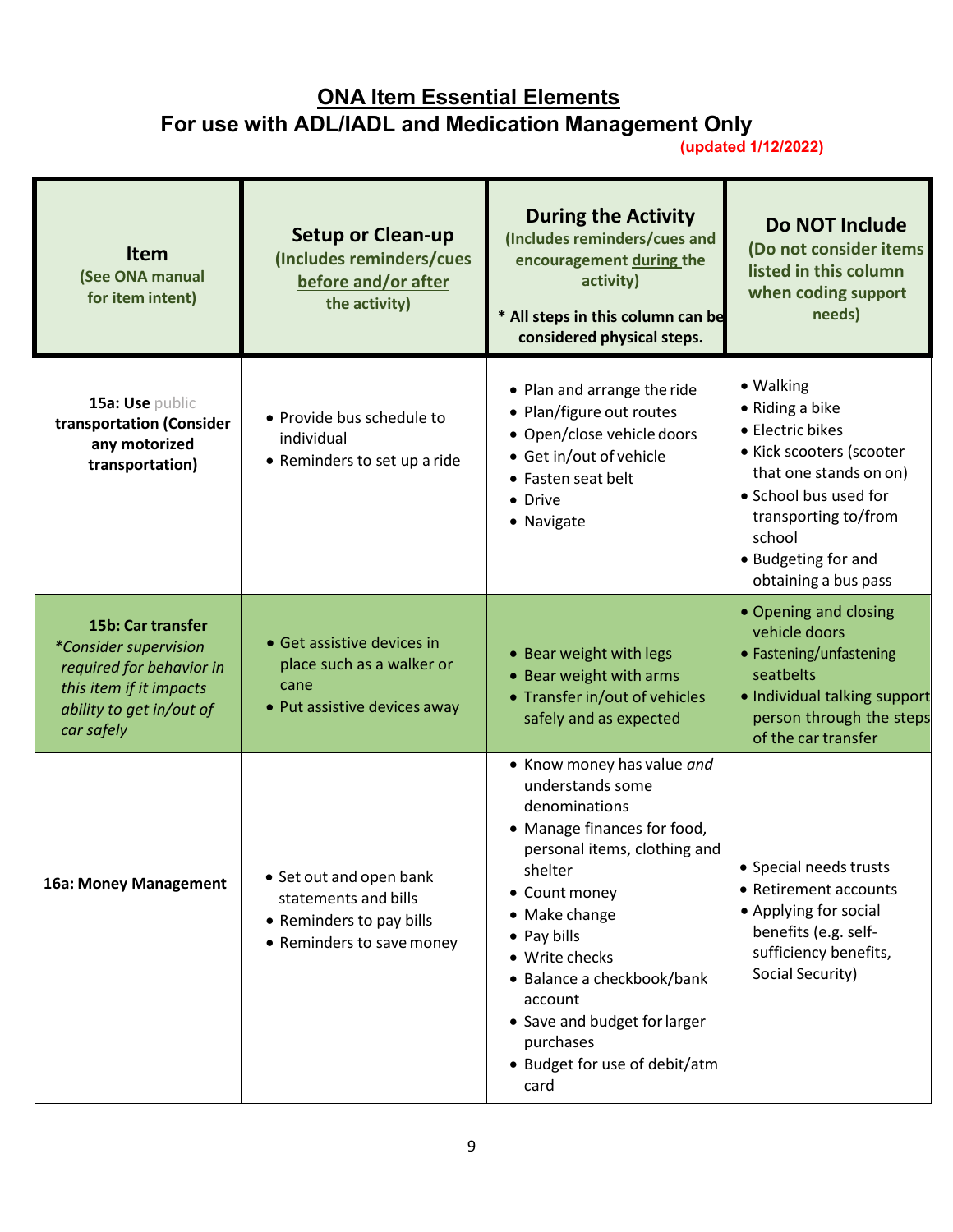| <b>Item</b><br>(See ONA manual<br>for item intent)                                                                        | <b>Setup or Clean-up</b><br>(Includes<br>reminders/cues before<br>and/or after<br>the<br>activity)                                                        | <b>During the Activity</b><br>(Includes reminders/cues<br>and encouragement during<br>the activity)<br>* All steps in this column can<br>be considered physical steps.                                                            | <b>Do NOT Include</b><br>(Do not consider items<br>listed in this column<br>when coding<br>support needs)               |
|---------------------------------------------------------------------------------------------------------------------------|-----------------------------------------------------------------------------------------------------------------------------------------------------------|-----------------------------------------------------------------------------------------------------------------------------------------------------------------------------------------------------------------------------------|-------------------------------------------------------------------------------------------------------------------------|
| 17a: Light Shopping<br>(Consider all shopping for<br>food groceries and<br>personal items required<br>for the individual) | • Create a shopping list<br>• Put groceries away<br>• Reminders to shop<br>• Reminders to shop for<br>needed items                                        | • Figure out what is needed to<br>purchase while shopping<br>• Shop from a list<br>• Locate and select items<br>• Take items from shelves<br>• Take cart to checkout<br>• Pay for items<br>• Complete steps of online<br>shopping | • Budgeting<br>• Support for mobility only<br>• Interactions with store<br>personnel                                    |
| <b>47c: Medication</b><br>management<br>- oral medication                                                                 | • Get oral medication out<br>of where it is stored<br>• Open oral medication<br>• Reminders to take<br>medication<br>• Put medication away                | • Know the correct oral<br>medication to take<br>• Take the correct dose<br>• Put the pill in the mouth<br>· Set-up pill minder<br>• Cut/prepare medicine for<br>dispensing                                                       | • Meds used less<br>than monthly<br>• Ordering or picking<br>up prescriptions<br>and refills<br>• Swallowing medication |
| <b>47d: Medication</b><br>management<br>$-$ inhalant/mist<br>medications                                                  | • Get inhaler/mist out of<br>where it is stored<br>(includes nebulizer)<br>• Open medication<br>• Reminders to use<br>medication<br>• Put medication away | • Know and dispense the<br>correct amount of<br>inhaler/mist<br>• Hold mask or inhaler in the<br>correct position<br>• Turn on machine                                                                                            | • Meds used less<br>than monthly<br>• Ordering or picking<br>up prescriptions<br>and refills<br>• Taking breaths        |